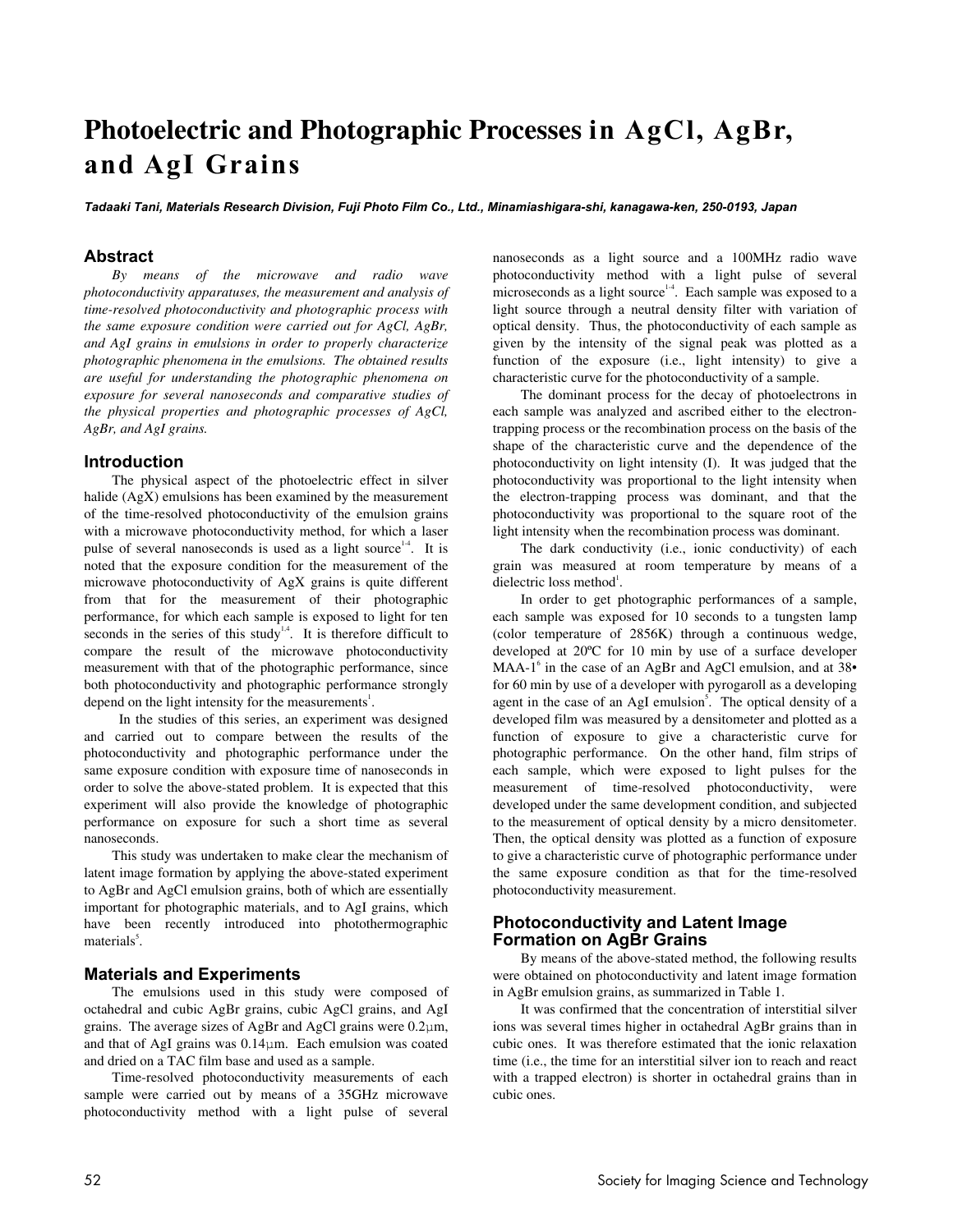It was found from the microwave photoconductivity measurement that photoelectrons almost disappeared within 20 ns in AgBr grains<sup>4</sup>. According to the light intensity dependence of the photoconductivity with photoelectrons as carriers, it was judged that the decay of photoelectrons in octahedral AgBr grains was determined by electron-trapping processes on exposure to light of relatively low intensity, while it was determined by recombination processes of trapped electrons with positive holes on exposure to light of relatively high intensity. On the other hand, the decay of photoelectrons in cubic AgBr grains was determined by the recombination processes regardless of light intensity. It was considered that the rate of the recombination of a trapped electron with a positive hole was higher in a cubic AgBr grain than in an octahedral one, since the rate of the ionic relaxation to prevent the recombination is slower in the former than in the latter.

 The photographic sensitivity on exposure for several nanoseconds was much higher in an octahedral AgBr emulsion than in a cubic one, while the photographic sensitivity on exposure for 10 seconds was lower in the former than in the latter. This result also indicates that the rate of the recombination on short and high-intensity exposure was slower in octahedral AgBr grains than in cubic ones, since the rate of the ionic relaxation to prevent the recombination was much higher in the former than in the latter.

 Although reduction sensitization R centers brings about significant increase in the photographic sensitivities of AgBr emulsions on their exposure for 10 seconds, they brought about only slight increase in the sensitivities on exposure for several nanoseconds, and hardly influenced the photoconductivities of the grains on exposure for several nanoseconds. These results indicate that positive holes could be hardly captured by R centers until photoelectrons almost disappeared about 20 nanoseconds after the exposure of the grains to a light pulse. Namely, R centers could cause, neither the enhancement of the recombination of positive holes trapped by themselves with free electrons owing to the delay of the ionic relaxation, nor the depression of the recombination of trapped electrons with positive holes during the above-stated period of time.

On the contrary to reduction sensitization R centers, P centers significantly increased the photographic senseitivities of AgBr emulsions on exposure for several nanoseconds. In accord with this result, P centers decreased the photoconductivity of the emulsion grains under the same exposure condition, and increased the intensity of light, at which the predominant process for the decay of photoelectrons changed from electrontrapping to recombination as the light intensity increased.

#### **Photoconductivity and Latent Image Formation in AgCl Grains**

By means of the above-stated method, the following results were obtained on photoconductivity and latent image formation in AgCl emulsion grains, as summarized in Table 1.

It was confirmed that the concentration of interstitial silver ions in AgCl grains was two or three orders of magnitude lower than that in AgBr grains. Accordingly, the ionic relaxation time in AgCl grains was two or three orders of magnitude longer than that in AgBr grains. This result indicates that, on exposure of AgCl grains for a short time, trapped electrons are inclined, not to react with interstitial silver ions, but to recombine with positive holes, and that photographic performance on exposure for a short time is therefore deteriorated more intensely in an AgCl emulsion than in an AgBr emulsion<sup>7,1</sup>. Taking into account the fact that interstitial silver ions come from kink sited on the grain surface<sup>1</sup>, the above result indicates that the concentration of silver ions at surface kink sites, which are capable of trapping photoelectrons, is higher on the surfaces of AgCl grains than on the surfaces of AgBr grains.

Microwave photoconductivity measurement indicated that photoelectrons survive for more than several microseconds in AgCl grains on the contrary to those in AgBr grains<sup>4</sup>. In addition, a radio wave photoconductivity method could detect photoelectrons for more than several tens microseconds in AgCl grains after their exposure to a light pulse. These observations are consistent with the result described in (1) that the ionic relaxation in AgCl grains is very slow as compared with that in AgBr grains.

On exposure to a relatively weak light pulse for several microseconds, the photoconductivity with photoelectrons as carriers increased in proportion to light intensity, indicating that the decay of photoelectrons was determined by their trapping. On exposure to a relatively intense light, the photoconductivity however increased in proportion to the square root of the light intensity, indicating that the decay of photoelectrons was determined by their recombination with positive holes. The photoconductivity on exposure to a light pulse for several nanoseconds increased in proportion to the squared root of light intensity regardless of light intensity, indicating that the decay of photoelectrons was determined by their recombination with positive holes regardless of light intensity. These results clearly indicated that trapped electrons in AgCl grains are inclined to recombine with positive holes as the light intensity increased.

Although reduction sensitization itself was not effective for an AgCl emulsion<sup>8</sup>, hydrogen hypersesitization was effective. The increase in sensitivity by hydrogen hypersensitization was remarkable on exposure for 10 seconds, weak on exposure for 1 milliseconds, and remarkable again on exposure for several nanoseconds. While remarkable sensitivity increase on 10 seconds exposure was mostly caused by R centers<sup>7</sup>, it was considered that remarkable sensitivity increase on nanoseconds exposure was mostly caused by P centers, since P centers decreased the photoconductivity on the same exposure.

Iodide ions ( $\sim$  1 mole %), which were adsorbed to the AgCl grains, formed epitaxial AgI microcrystals on the grain, and recrystalized with host AgCl to form AgClI phase on the grain, significantly increase both the ionic conductivity (by two orders of magnitudes) and sensitivity of the grains.

 Electron-trapping process, which is diffusion-limited in AgCl grains, became to be reaction-limited and suitable for electrons to be preferably trapped by sulfur sensitization centers owing to the presence of iodide ions ( $\sim$  1 mole %)

## **Photoconductivity and latent image formation in AgI grains**

It has been recently found that AgI grains are useful for photothermographic materials, since they are sensitive particularly in the atmosphere of the materials with high concentration of silver ions and are fixed during thermal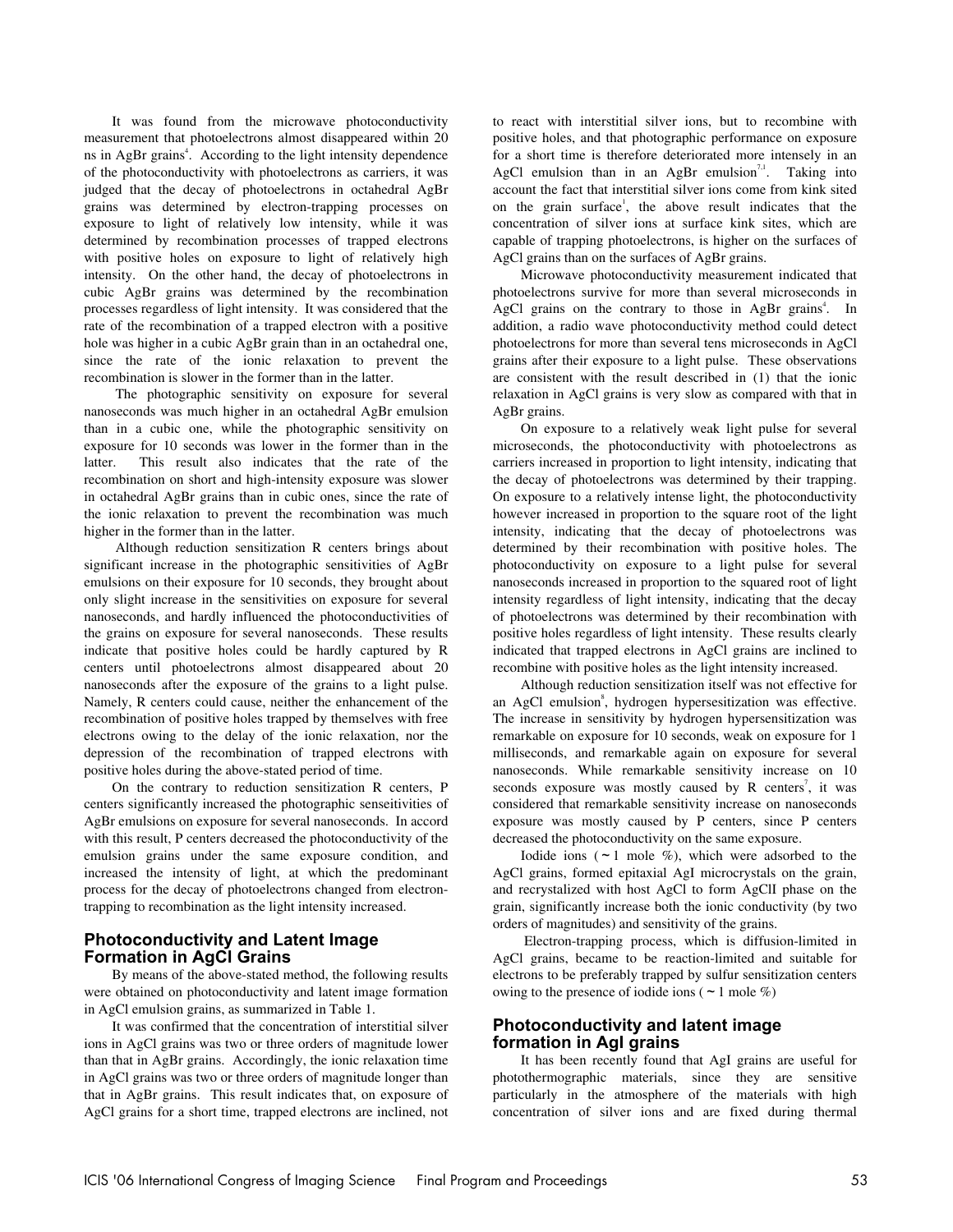development. Then, the author has been involved in the study of physical properties of AgI grains and planning to report at this congress its results as summarized in Table 1.

The ionic conductivity and ionic relaxation time in AgI grains are middle points between the corresponding values of octahedral and cubic AgBr grains. However, it is estimated that the concentration of interstitial silver ions is much higher in AgI grains than in AgBr grains, since the formation energy of interstitial silver ions from surface kink sites is much smaller, and the activation energy for their migration is much larger in the former than in the latter.

The concentration of photoelectrons as given by the peak height of the 35GHz microwave photoconductivity was considerably lower in AgI grains than in AgBr grains in spite of the fact that the absorbance of the probe light pulse by the former is about one order of magnitude larger than that by the latter. It has been considered from the result (1) that the concentration of photoelectrons is much smaller in AgI grains than in AgBr grains owing to the fact that the capture of photoelectrons by interstitial silver ions is much faster in the former than in the latter. It seems to be also probable that the efficiency of the dissociation of an exciton to give a free electron and a positive hole is smaller in the former than in the **latter** 

#### **Comparison among AgCl, AgBr, and AgI grains**

The physical properties and photographic performance of AgCl, AgBr, and AgI grains are summarized in Table 1, and make it possible for the first time to compare in performance among all three silver halide grains available for photographic materials.

The ionicity is in the order of AgCl, AgBr, and AgI, and seems to reflect the facts that the formation energy of interstitial silver ions from surface kink sites is in the same order, and that the activation energy for the migration of interstitial silver ions is in the reverse order. This brings about the facts that the concentration of interstitial silver ions acting as electron traps is higher and the photoconductivity in terms of the concentration of photoelectrons is much lower in AgI grains than those in AgCl and AgBr grains.

It is considered from the following reasons that the activity of positive holes is in the order of AgI, AgBr, and AgCl grains. Owing to the differences in ionicity and solubility among silver halides, the solubility of impurity ions acting as positive hole traps should be in the order of AgCl, AgBr, and AgI grains. Since the height of the top of the valence band is in the order of AgI, AgBr, and AgCl, the probability for impurity ions to act as positive hole traps is in the order of AgCl, AgBr, and AgI grains.

It is probable that the above-stated low activity of photoelectrons and high activity of positive holes in AgI grains makes primitive AgI grains less sensitive than AgCl and AgBr grains. It is expected that the sensitivity of AgI grains will be improved by several methods to meet their physical properties.

|                                                    | AgCl grains                | AgBr grains                                          | Agl grains                     |
|----------------------------------------------------|----------------------------|------------------------------------------------------|--------------------------------|
| lonic conductivity                                 | $\approx 5 \times 10^{-8}$ | <oct> <math>\sim</math> 2×10<sup>-5</sup></oct>      | $\sim 1 \times 10^{-5}$        |
| (ohm-1cm-1)                                        |                            | $<$ Cub> ~ 5×10 $^{\circ}$                           |                                |
| lonic relaxation time                              | $\sim$ 100 µs              | $<$ Oct $>$ $\sim$ 50 ns                             | $~100$ ns                      |
|                                                    |                            | $<$ Cub> ~ 200 ns                                    |                                |
| Activatn. energy for ionic                         | $0.53$ eV                  | $<$ Oct $> 0.34$ eV                                  | 0.45 eV                        |
| conductivity                                       |                            | <cub> 0.39 eV</cub>                                  |                                |
| Activation energy for Ag <sub>i</sub> <sup>+</sup> | $0.018$ eV                 | 0.042 eV                                             | $0.62$ eV (c $\ $ )            |
| migration                                          |                            |                                                      | $0.29$ eV (c $\perp$ )         |
|                                                    |                            |                                                      | 0.45 eV (average)              |
| Formation energy of $Agi+$                         | $0.51$ eV                  | <oct> 0.31 eV</oct>                                  | $\sim$ 0 eV                    |
| from surface kink sites                            |                            | <cub> 0.35 eV</cub>                                  |                                |
| Photoconductivity with                             | Large                      | Large                                                | Very small                     |
| electrons $(V_e)$                                  |                            |                                                      |                                |
| $Ve$ vs light intensity (I) in ns                  | $V \propto I^{1/2}$        | <oct>V∝l(low)</oct>                                  | $\sqrt{\infty}$ <sup>1/2</sup> |
|                                                    |                            | $V \propto l^{1/2}$ (high)                           |                                |
|                                                    |                            | <cub> <math>\sqrt{\alpha}</math><sup>1/2</sup></cub> |                                |
| $V_{\rm e}$ vs I in us                             | $V \propto I$ (low)        | $V \propto 0$                                        | $V\infty$ 0                    |
|                                                    | $V \propto I^{1/2}$ (high) |                                                      |                                |
| Photoconductivity with                             | Not detectable             | Small                                                | Large                          |
| positive holes                                     |                            |                                                      |                                |
| $pK_{sp}$                                          | 9.75                       | 12.31                                                | 16.09                          |
| Sensitiv. of primitive grains                      | High/weak pAg dependence   | High/medium pAg                                      | Small/steep pAg                |
| on ns exposure                                     |                            | dependence                                           | dependence                     |

**Table 1. Comparisons in physical properties and photographic performance among AgCl, AgBr, and AgI grains.** 

 $Ag_i^*$ : Interstitial silver ion,  $pK_{sp} = pAg + pX$